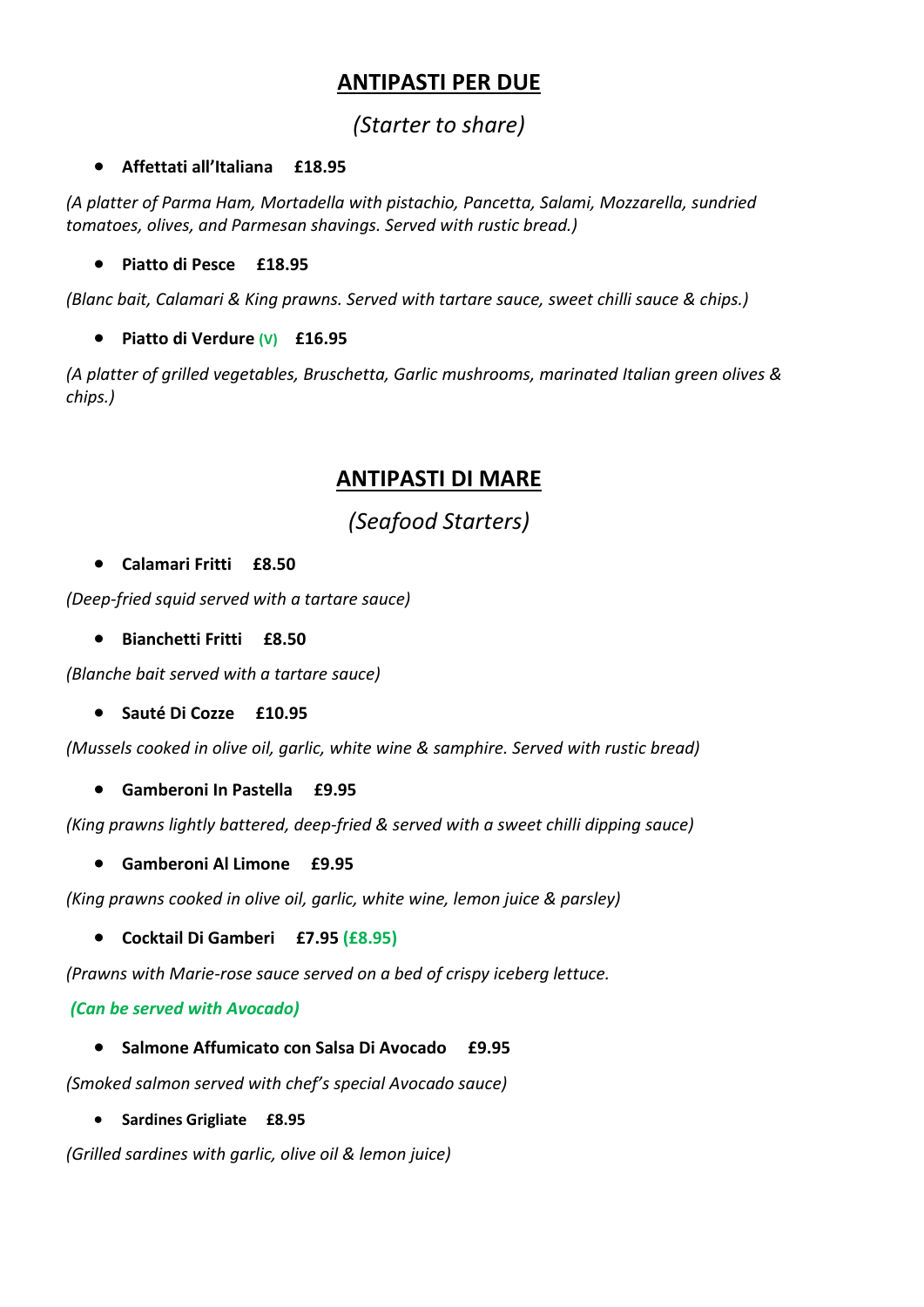#### **ANTIPASTI DI CARNE**

*(Meat Starters)*

• **Mozzarella E Prosciutto di Parma £10.95**

*(Mozzarella Cheese & Parma Ham)*

• **Polpette Al Ragù £8.95**

*(Meatballs in a rich Ragù sauce)*

#### **ANTIPASTI VEGETARIANI**

## *(Vegetarian Starters)*

• **Mozzarella in Carrozza £8.95**

*(Breaded and deep-fried Mozzarella cheese served with a warm tomato sauce)*

• **Funghi All'Aglio £7.95**

*(Mushrooms cooked with garlic, white wine, parsley & a touch of cream)*

• **Bruschetta Classica £7.95**

*(Rustic Italian bread topped with freshly chopped tomatoes, garlic, olive oil & fresh basil)*

• **Tempura di Verdure £8.95**

*(Vegetables lightly battered, deep-fried & served with homemade hummus)*

• **Melanzane alla Parmigiana £9.95**

*(Baked aubergines in a rich tomato sauce, topped with Mozzarella cheese)*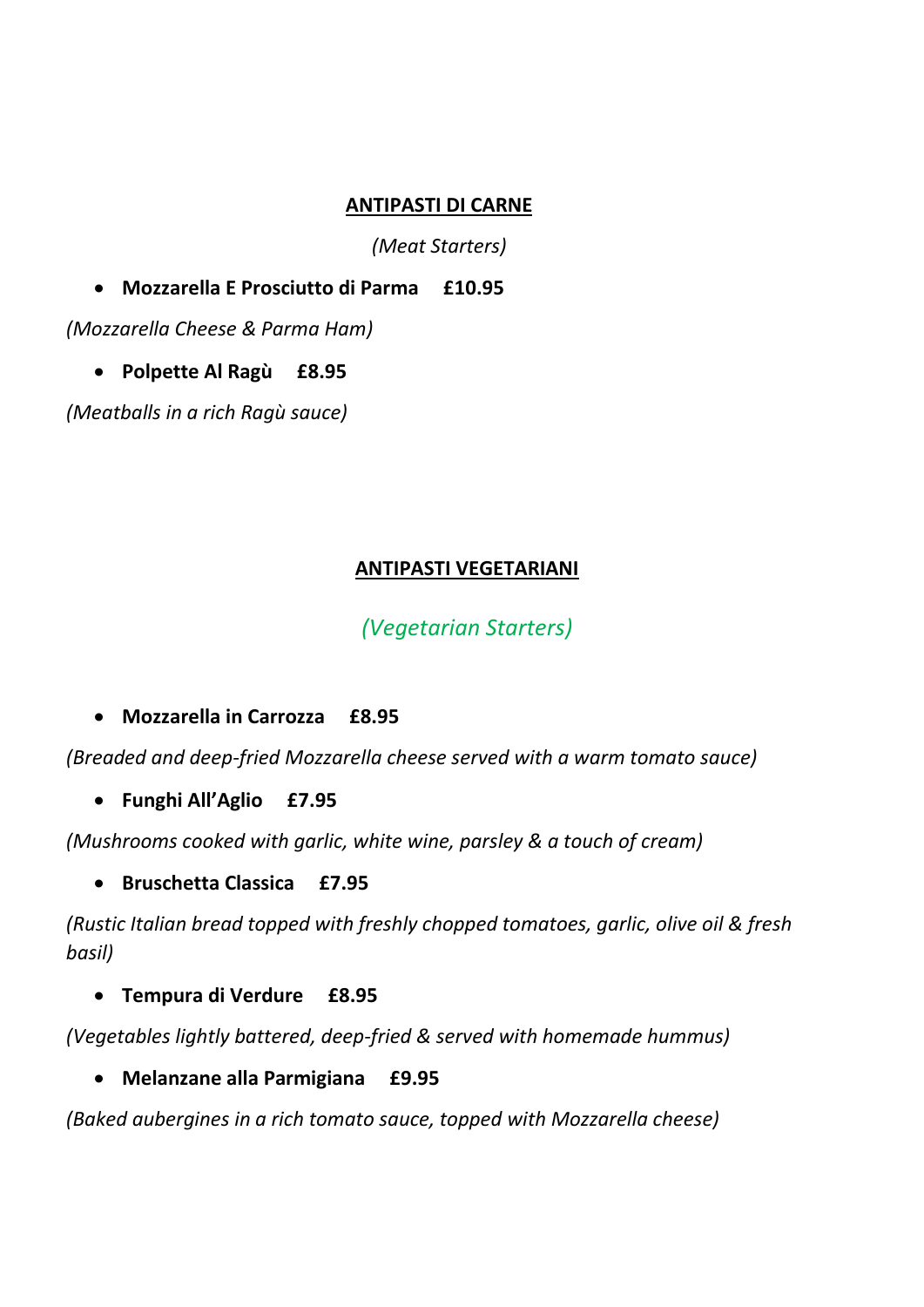## **PASTA CON PESCE**

# *(Seafood Pasta)*

#### • **Spaghetti alla Marinara £16.95**

*(Spaghetti with fresh mixed seafood with garlic, white wine, fresh cherry tomatoes, fresh samphire & a touch of chilli flakes)*

• **Linguine Coda di Rospo e Gamberoni £17.95**

*(Linguine with Monkfish, King prawns, fresh cherry tomatoes, garlic, fresh samphire & white wine)*

• **Tagliatelle al Salmone £15.95**

(Tagliatelle with Smoked Salmon, cream, sage, onion & a dash of tomato sauce)

## **PASTA CON CARNE**

*(Meat Pasta)*

• **Penne Polpette e Melanzana £14.95**

*(Penne with Chef's special meatballs served in a rich tomato sauce with aubergine & Parmesan cheese)*

• **Penne all' Amatriciana £11.95**

*(Penne with tomato sauce, bacon, chilli & garlic)*

• **Spaghetti Carbonara £11.95**

*(Spaghetti with diced smoked Pancetta, eggs, onion, touch of cream & Parmesan cheese)*

• **Spaghetti Bolognese £11.95**

*(Spaghetti with a traditional homemade recipe)*

• **Penne Filetto £18.95**

*(Penne with sliced fillet steak, mushrooms, onion, white wine, cream, chilli flakes & a dash of demiglace)* 

• **Penne La Galleria £14.95**

*(Penne with chicken, chillies, garlic, mixed peppers, onion & tomato sauce)*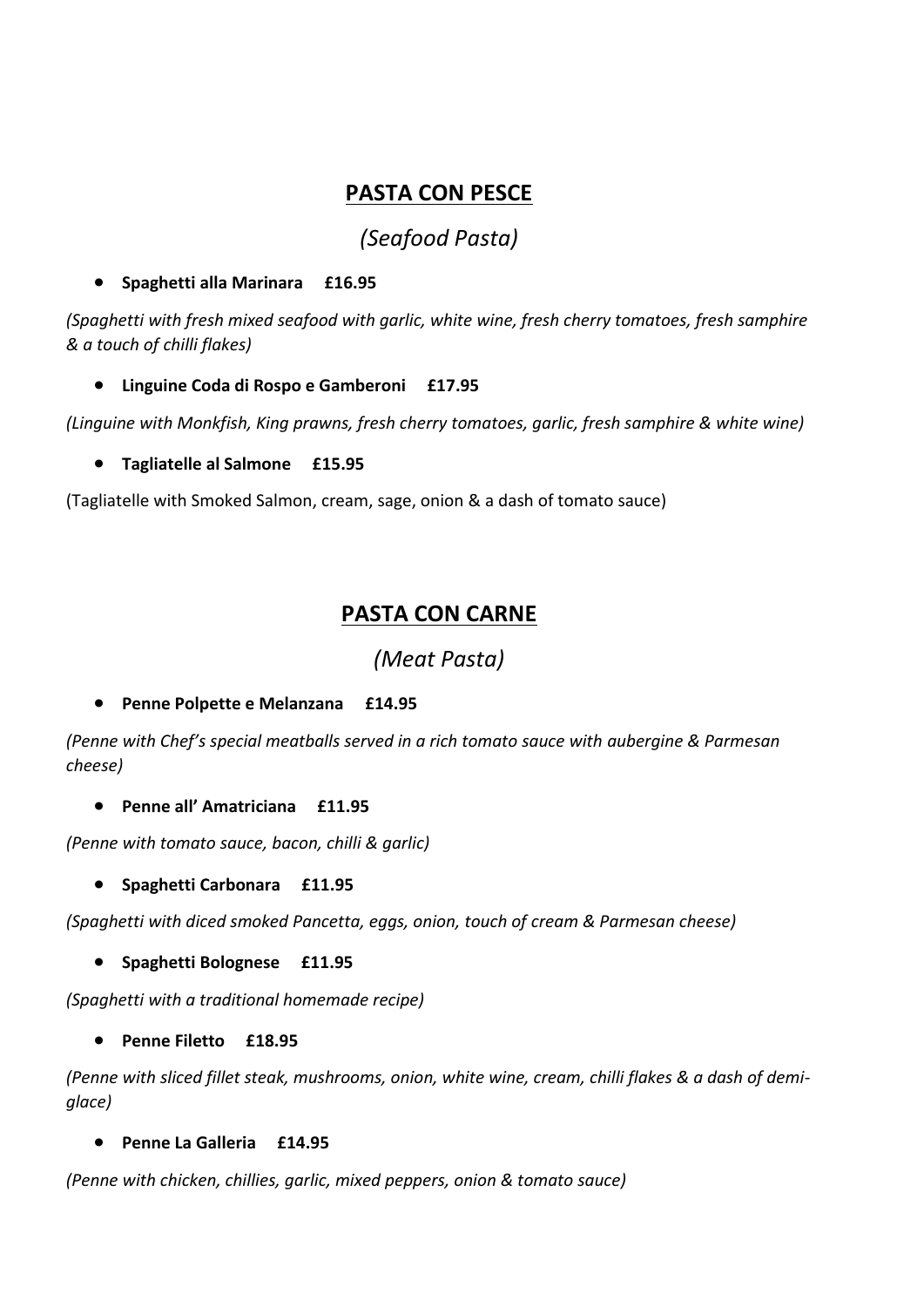# **PASTA VEGETARIANA**

# *(Vegetarian Pasta)*

#### • **Tagliatelle alla Contadina £11.95**

*(Tagliatelle with leeks, red onions, fresh spinach & Black Kalamata olives)*

#### • **Gnocchi Gorgonzola E Noci £12.95**

*(Gnocchi with gorgonzola cheese, walnuts & a touch of cream. Topped with fresh rocket)*

• **Penne Napoli £9.95**

*(Penne with tomato sauce & garlic)*

• **Spaghetti Puttanesca £11.95**

*(Spaghetti with tomato sauce, capers, black olives, anchovies, chilli & garlic)*

### **RISOTTO**

#### • **Risotto Pescatora £18.95**

*(Arborio rice with fresh mixed seafood, garlic, white wine, fresh cherry tomatoes, fresh samphire & a touch of chilli)*

#### • **Risotto Galleria £15.95**

*(Arborio rice cooked with chicken, chillies, garlic, mixed peppers, onions & a touch of tomato sauce)*

#### • **Risotto Vegetariano (V) £15.95**

*(Arborio rice cooked with mushrooms, spinach, garlic, onions & cream)*

## **AL FORNO**

*(Oven Baked)*

#### • **Gnocchi alla Sorrentina (V)****£11.95**

*(Oven baked gnocchi with tomato, mozzarella & basil)*

• **Lasagna £13.95**

*(Classic homemade meat Lasagne)*

#### • **Cannelloni Fiorentina £11.95**

*(Cannelloni filled with spinach and ricotta cheese, topped with béchamel and Mozzarella cheese)*

• **Melanzane alla Parmigiana £13.95**

*(Baked aubergines in a rich tomato sauce, topped with Mozzarella cheese)*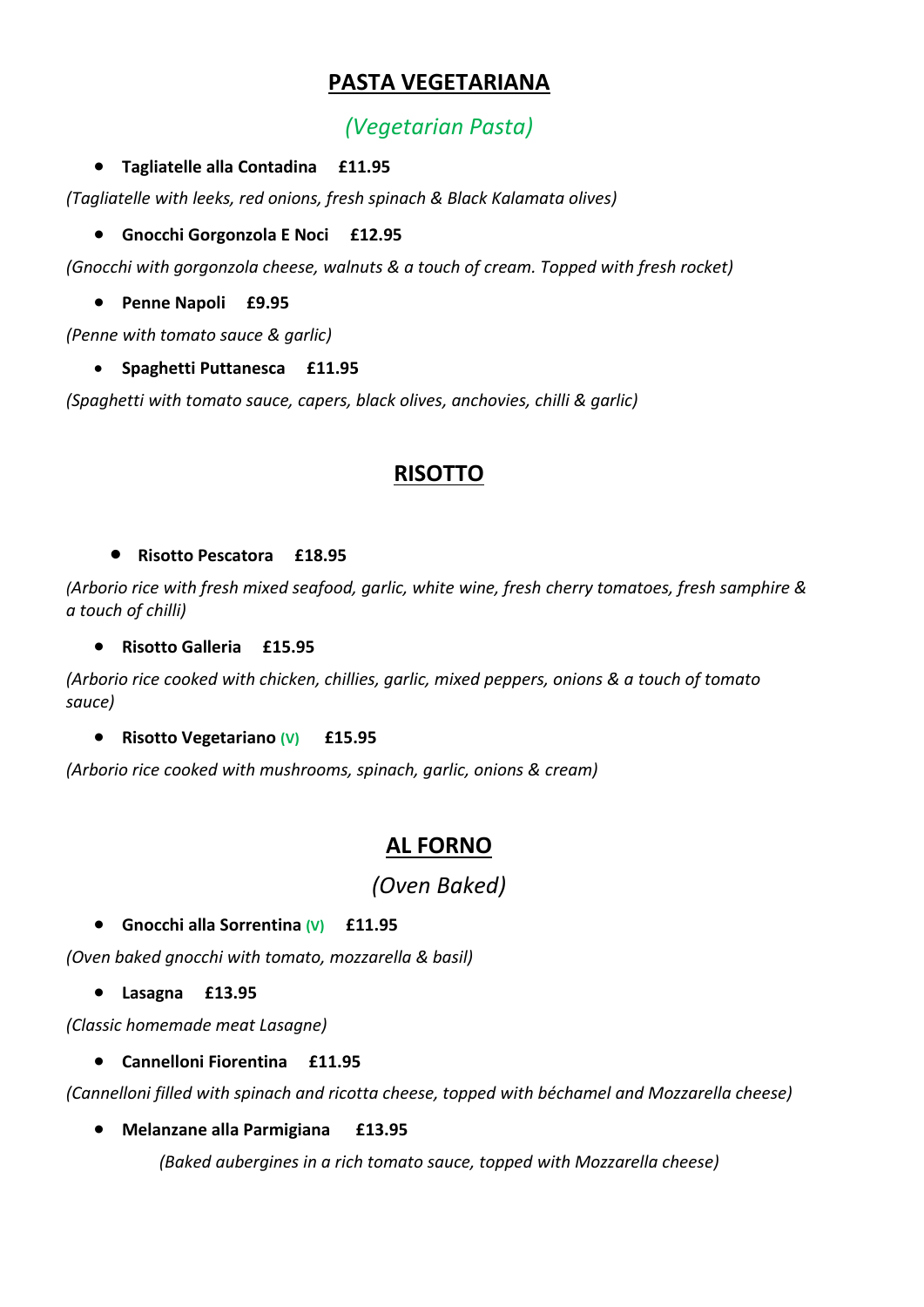# **CARNI**

# *(Meat Dishes)*

• **Filetto alla Griglia £29.95**

(Grilled fillet steak cooked to your preference, with a grilled mushroom & tomato. Served with chips)

• **Filetto al Gorgonzola e Noci £31.95**

*(Fillet steak topped with Gorgonzola cheese, walnuts & fresh rocket) \**

# • **Filetto al Pepe Verde £31.95**

*(Fillet steak cooked in brandy, demi-glace, green peppercorns & a dash of cream) \**

• **Filetto ai Funghi £31.95**

*(Fillet steak cooked in brandy, demi-glace, mushrooms & a dash of cream) \**

*\*Dishes served with seasonal vegetables or salad*

# **POLLO**

# *(Chicken Dishes)*

• **Pollo alla Milanese £15.95**

*(Breast of chicken coated with breadcrumbs, deep-fried & served with spaghetti Napoli)*

• **Pollo Positano £16.95 \***

*(Breast of chicken oven baked with cherry tomatoes & Mozzarella cheese)*

• **Pollo Principessa £16.95 \***

*(Breast of chicken cooked in a cream, asparagus & mushroom sauce)*

• **Pollo Francese £16.95**

*(Breast of chicken coated in breadcrumbs, deep fried & topped with béchamel, mushroom & cheese sauce. Served with chips)*

*\*Served with seasonal vegetables or salad*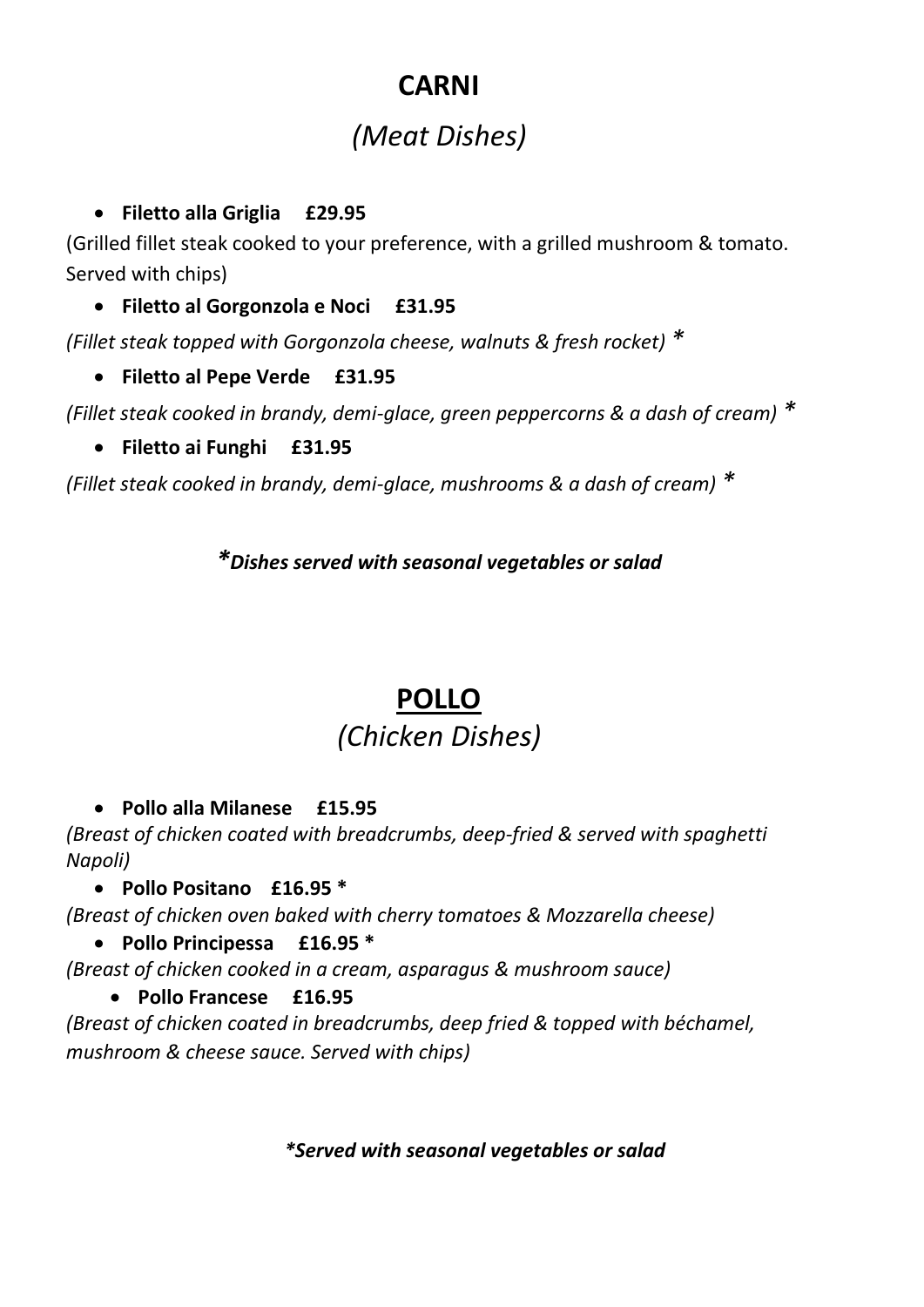# **PESCE**

# *(Fish Dishes)*

# • **Filetto di Spigola alla Livornese \* £28.95**

*(Fillet of Seabass cooked with cherry tomatoes, olive oil, capers, fresh samphire, white wine, Kalamata olives & parsley)*

## • **Coda di Rospo all'Acqua Pazza \* £28.95**

*(Monkfish cooked with cherry tomatoes, olive oil, garlic, fresh samphire & white wine)*

• **Coda di Rospo Fritta \* £26.95**

*(Pan fried Monkfish with fresh lemon juice)*

• **Fritto Misto £19.95**

*(Calamari, King Prawns, Blanc bait & Monkfish. Served with a side Salad)*

• **Salmone del Pescatore \* £18.95**

*(Salmon steak cooked with Mussels, Calamari, King Prawns, fresh samphire, olive oil, garlic & white wine)*

## *\*All dishes served with seasonal vegetables or salad.*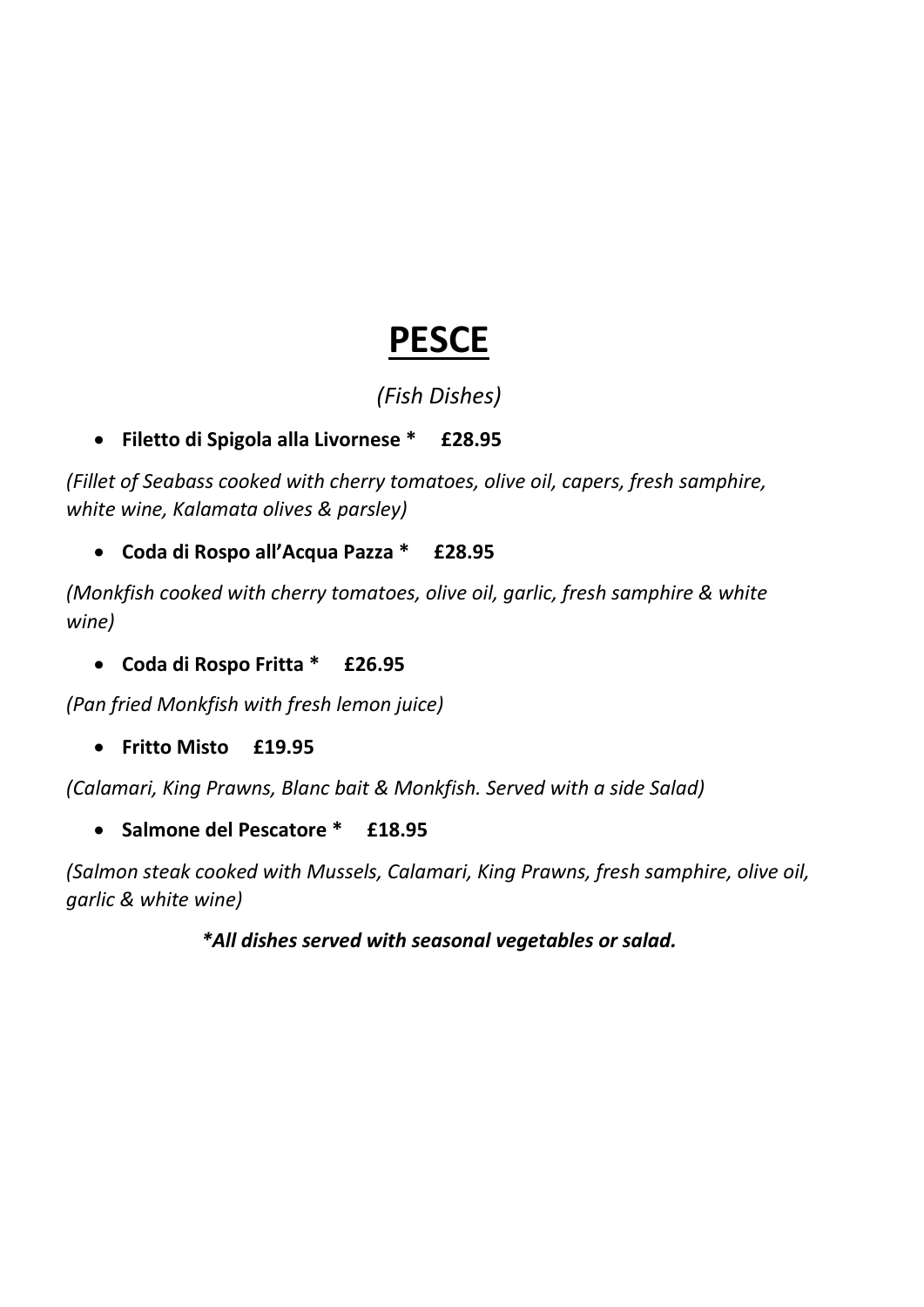# **PIZZA**

• **Margherita (V) £10.95**

*(Tomato & Mozzarella Cheese)*

• **Quattro Formaggi (V) £12.95**

(*Italian style with four cheeses without tomato sauce) Can be ordered with tomato sauce.*

• **Prosciutto e Funghi £13.95**

*(Tomato sauce, Mozzarella cheese, mushroom & Prosciutto Cotto)*

• **Fiorentina (V) £13.95**

*(Tomato sauce, fresh spinach & Mozzarella cheese. Topped with an egg)*

• **Napoletana £13.95**

*(Tomato sauce, Mozzarella cheese, anchovies, capers & Kalamata olives)*

• **Roma £15.95**

*(Tomato sauce, Mozzarella cheese, grilled chicken, caramelised red onions & mixed peppers. Topped with basil oil, fresh Mozzarella cheese & rocket)*

• **La Galleria (V) £14.95**

*(Tomato sauce, Mozzarella cheese, Goat's cheese, sundried tomatoes & spinach)*

• **Salamino £12.95**

*(Tomato sauce, Mozzarella cheese & spicy Chorizo)*

• **Calzone £14.95**

*(Folded pizza filled with Mozzarella cheese, Pepperoni, Ham & Mushrooms. Served with a warm tomato sauce) \* Vegetarian option available.*

• **Vegan (VG) £13.95**

*(Tomato sauce, Vegan cheese & Roasted Mediterranean vegetables)*

• **Tricolore (V) £12.95**

*(Tomato sauce, Sliced Mozzarella, fresh basil & chilli)*

• **Diavola £13.95**

*(Tomato sauce, Mozzarella cheese, Pepperoni & Jalapeños)*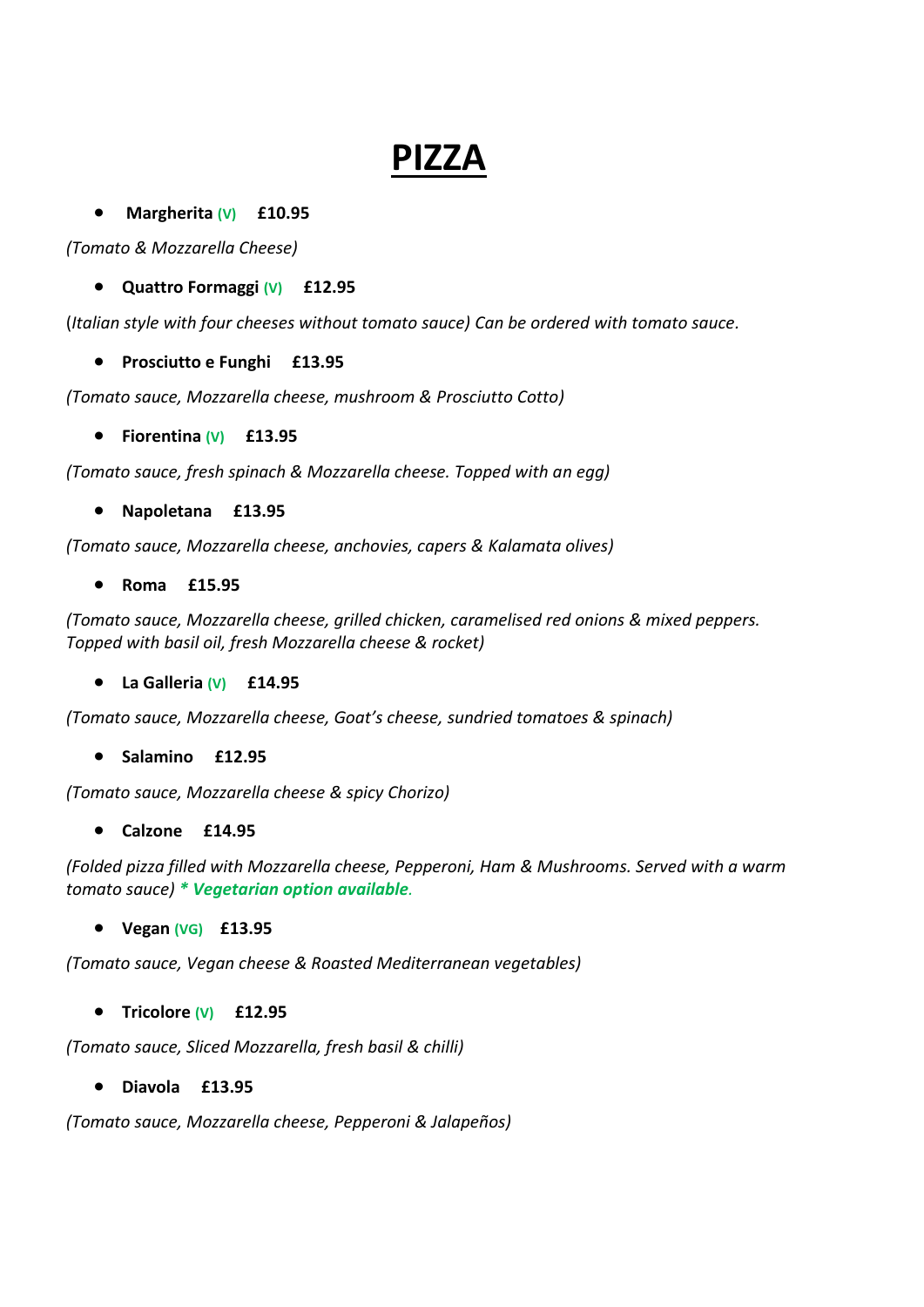# **INSALATA**

#### • **Insalata Romana £14.95**

*(Cos lettuce, avocado, crispy bacon. Dressed and topped with Parmesan shavings & croutons.)*

• **Insalata Galleria £14.95**

*(Cos lettuce, grilled & sliced breast of chicken. Dressed and topped with Parmesan shavings & croutons)*

• **Insalata Con Avocado, Gamberi E Salmon Affumicato £16.95**

*(Mixed lettuce, avocado, prawns, smoked salmon & fresh dill)*

• **Insalata Di Carciofi E Halloumi (V) £14.95**

*(Mixed salad leaves, baby spinach, grilled vegetables, red onions, mixed peppers, Artichokes & grilled Halloumi cheese. Served with homemade Grissini)*

# **SIDE SALADS**

• **Insalata Verde (V) £6.95**

*(Green salad)*

• **Insalata Mista (V) £6.95**

*(Mixed salad)*

• **Insalata di Pomodoro e Cipolla (V) £6.95**

*(Tomato, red onion & fresh basil)*

• **Insalata Di Rucola Con Parmigiano (V) £6.95**

*(Rocket salad topped with olive oil and parmesan shavings)*